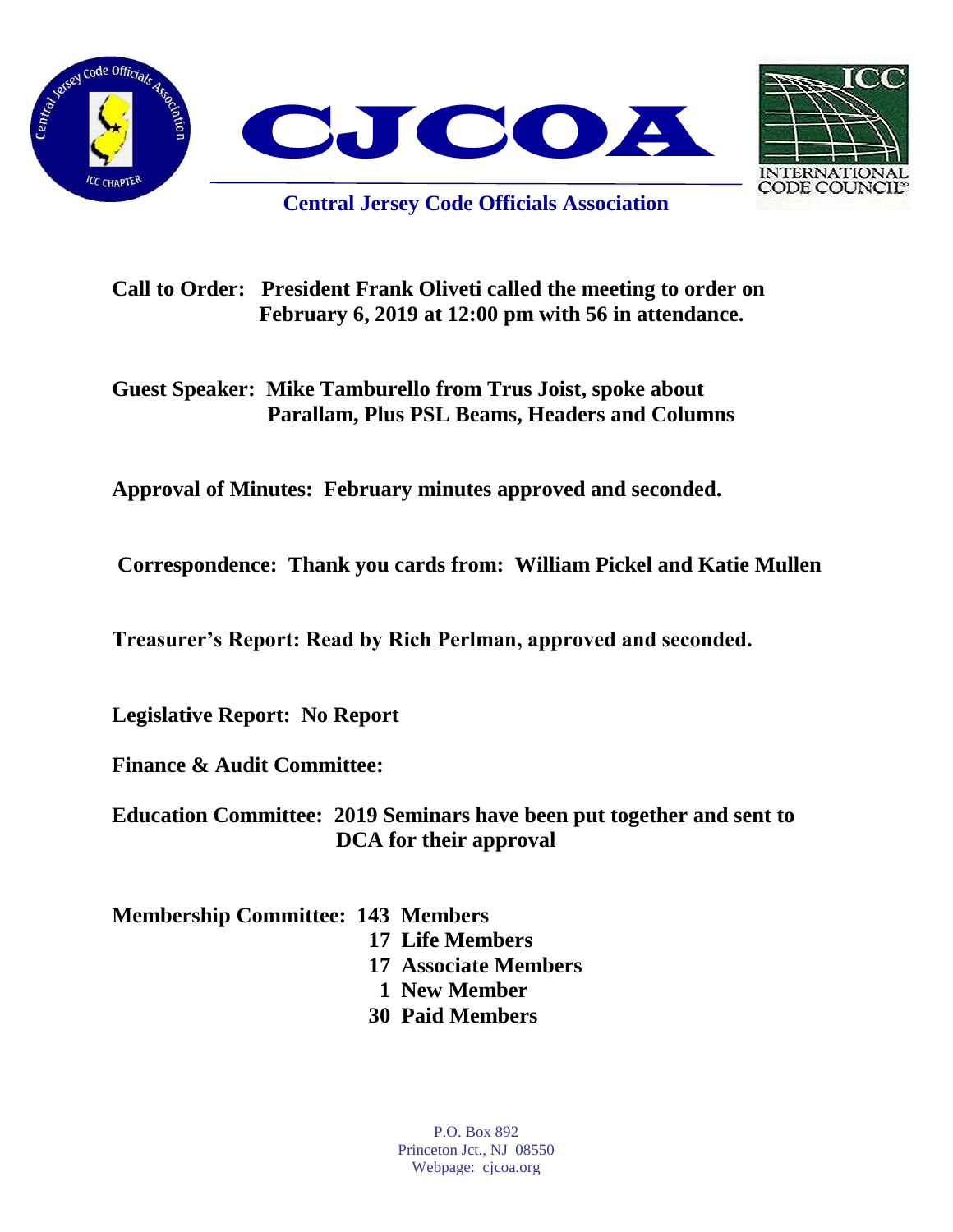**By-Laws Committee: No Report**

**Historical Committee: No Report**

**Good & Welfare Committee: None**

**Public Relations: No Report**

**Code Change Committee:** 

**Building: DCA Eliminating modular home inspections**

**Electric: 2017 NEC sub-code waiting for final signature**

**Plumbing: Plumbing Sub-code waiting for final signature**

**Fire: No Report**

**Nominating Committee: None**

**Scholarship Committee: No Report**

**Website Committee: Up and running [www.cjcoa.org](http://www.cjcoa.org/)**

**Golf Committee: Invitations will be going out February 2019**